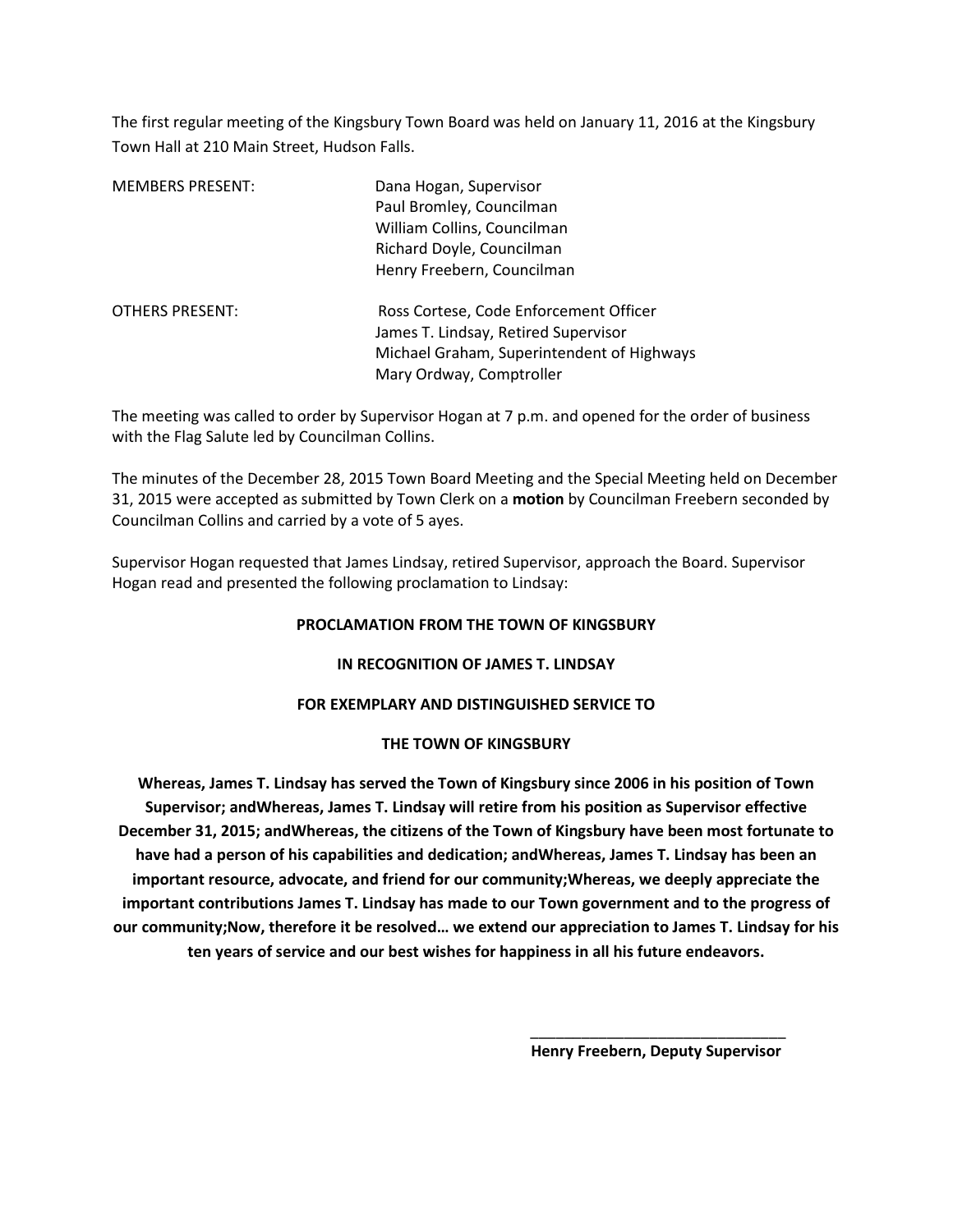The Board received copies of the Procurement Policy and the Credit Card Policy which they will review and discuss at the next Board Meeting on January 25, 2016.

Code Enforcement Officer Ross Cortese explained the resolution for the Exemption of Matters of Local Concern from County Planning Review. It is a boiler plate resolution that all the municipalities must agree to submit certain planning and zoning actions to the Washington County Planning Board for their review and recommendation. The resolution must be agreed upon and signed by the Town Board, Planning Board and Zoning Board. A **motion** by Councilman Bromley seconded by Councilman Freebern and carried by a vote of 5 ayes for Supervisor Hogan to sign the following agreement:

Resolution No: 1 of 2016

Date: January 11, 2016

# **TITLE: Exemption of Matters of Local Concern from County Planning Review**

WHEREAS, the Washington County Planning Board was created by the Washington County Board of Supervisors as provided by Article 12 B of the General Municipal Law; and

WHEREAS, the provisions of General Municipal Law Article B, Section 239 l and m (GML 239) require local municipal bodies in Washington County to submit certain planning and zoning actions to the Washington County Planning Board for said Board's review and recommendation unless excepted by an agreement approved by the municipal body; and the County Planning Board that such matter is of a local rather than an inter-municipal or county-wide concern; and

WHEREAS, it is in the interest of the County and local municipal bodies for a local municipal body to be able to take action on matters of local concern without being bound by the referral requirements of GML 239; and

WHEREAS, having such an agreement for exception of matters which are not of an inter-municipal or county-wide concern is not detrimental to the County or the Town of Kingsbury Planning Board; and WHEREAS, the Washington County Planning Board has established a process for exempting matters and

actions of local concern from the referral requirements of GML 239; now, therefore, be it

RESOLVED, that the attached agreement entitled "*Exemption of Matters of Local Concern from County Planning Review Agreement"* shall exempt actions of local concern under this agreement from the referral requirements of GML 239 shall exist between the County Planning Board and the Town of Kingsbury Planning Board; and be it further

RESOLVED, that said agreement shall apply to zoning reviews and actions of the Town of Kingsbury Planning Board; and be it further

RESOLVED, that a copy of this resolution with the attached agreement shall be provided to the Washington County Planning Board; and be it further

RESOLVED, that this agreement shall take effect immediately.

|                                                       | $\mathsf{r}$        |  |
|-------------------------------------------------------|---------------------|--|
| Introduced by: Ross Cortese, Code Enforcement Officer | Ayes: $\frac{5}{2}$ |  |
| Motion by: Councilman Bromley                         | Nayes:0             |  |
| Seconded by: Councilman Freebern                      |                     |  |

| {Seal} |  |  |
|--------|--|--|
|        |  |  |
|        |  |  |

Carried: 5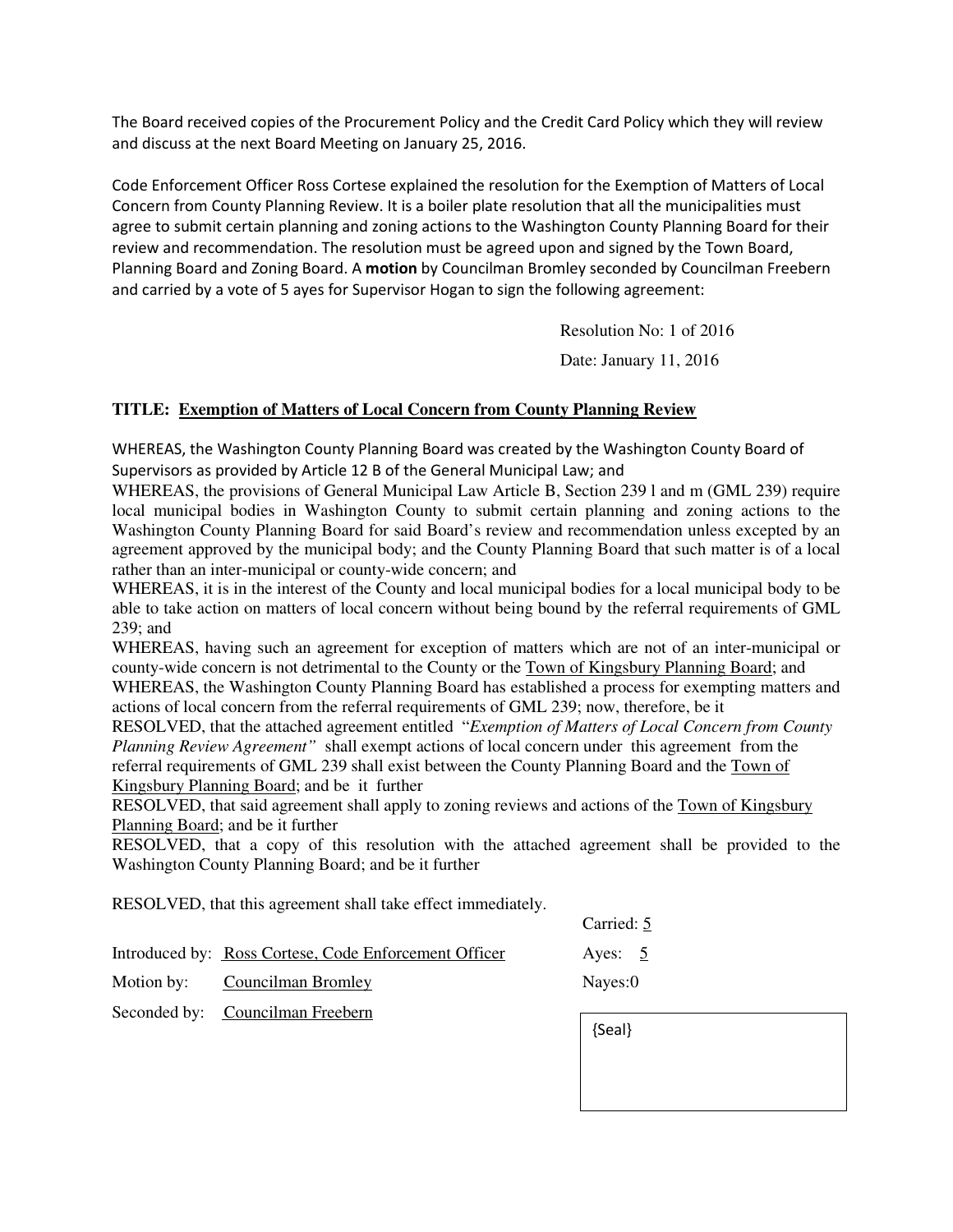*Signature:* 

Town of Kingsbury Planning Board, Authorized Official

Councilman Doyle reported he had received an email from Attorney Meyer alerting him that the Fee Schedule for the amended water rates had an error on the Commercial Users gallons used per month. The letter incorrectly indicated 15,000 gallons, the resolution read 12,500 gallons. After discussion it was decided Comptroller Mary Ordway will write a letter to enclose with the January bill to the Commercial users, with the correction.

Town Clerk reported there was still an open seat on the Board of Assessment Review. Town Clerk asked permission to post a notification in the Community portion of the Post Star, at no charge, seeking applications for the position. The Board gave permission for the Town Clerk to have the notice published. Comptroller Mary Ordway volunteered to accept the position. Councilman Bromley asked if there would be a conflict of interest. Supervisor Hogan will check with Attorney Meyer to make sure there is no conflict of interest.

The Board received a report from Town Clerk as follows:

| TO:      | Supervisor Hogan<br>Councilman: Bromley, Collins, Doyle & Freebern |
|----------|--------------------------------------------------------------------|
| FROM:    | Tax Collector: Cynthia A. Bardin                                   |
| SUBJECT: | 2016 Town & County Tax Collection                                  |
| DATF:    | January 11, 2016                                                   |
|          |                                                                    |

January 11, 2016 – Paid to Supervisor  $$474,116.68$ 

The Town Clerk had recently received a request from a grand-parent asking if he could have a poster that featured the Recreation Commission Fall soccer teams. The poster is displayed in the lobby area of the Town Hall. He would like to give the poster to his grand-daughter. After discussion Debbie Battiste, Recreation Director and Tom Darfler decided the Recreation Committee should keep the poster. Their feelings are if they give it away to one grandparent, they should be prepared to offer it to many more that may want one. There would also be a privacy issue; as many children are on the poster with their teams.

Councilman Doyle asked the Town Clerk if she had any information about making tax payments in installments. Town Clerk reported she had contacted Washington County Treasurer Al Nolette and was waiting for a return call. Supervisor Hogan will speak with Nolette at a finance committee meeting tomorrow morning.

The Town Clerk reported the contract with Countryside Veterinary had expired on December 31, 2015. After discussion the Town Clerk will contact Countryside Veterinary and the Town Attorney.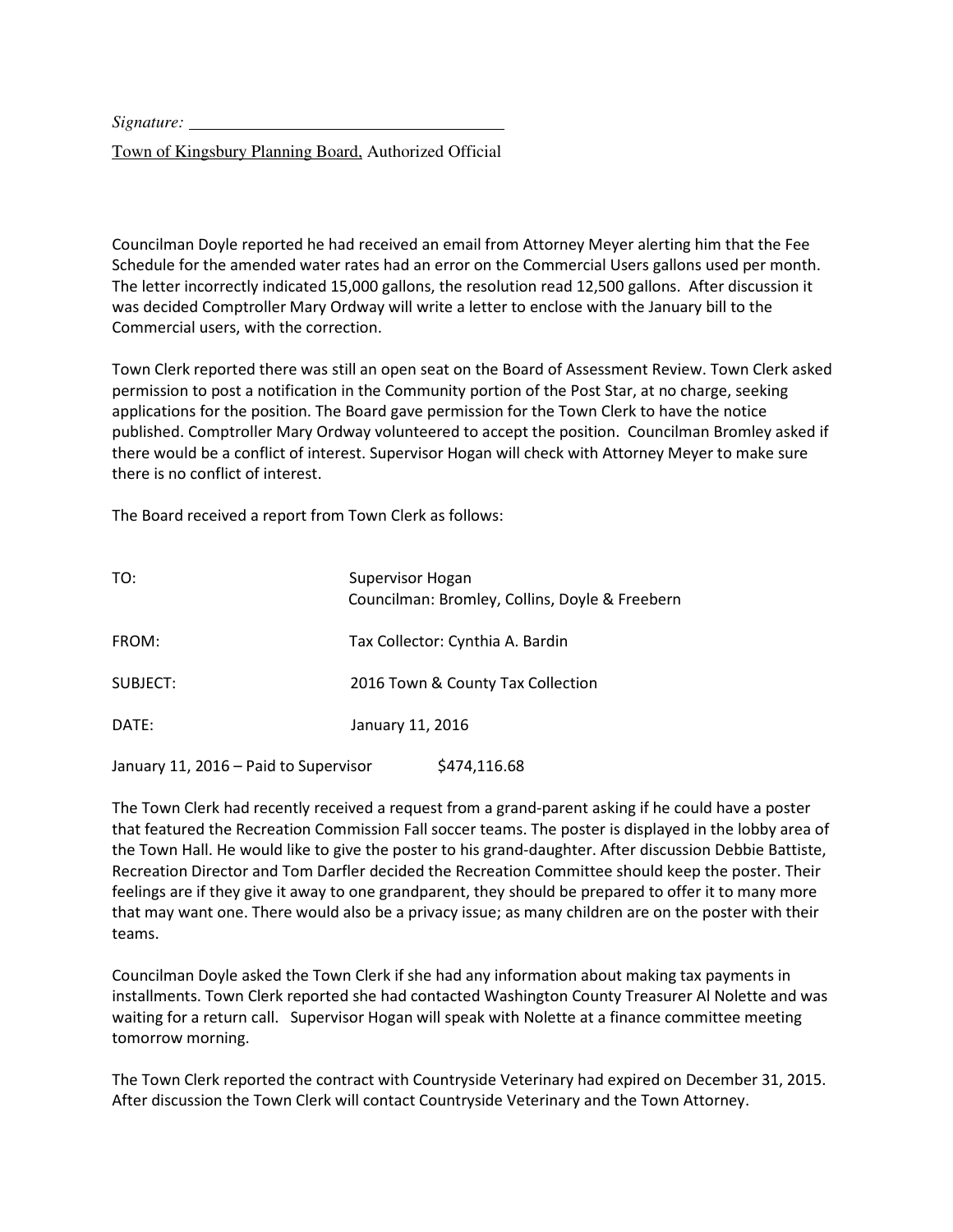Code Enforcement Ross Cortese reported he had received a text from Dennis Kelly on Saturday January 9, 2016. Kelly stated that RWS was operating at 3:30 pm on that day. RWS is to cease operations at 3 pm on Saturday for the week. Cortese contacted Plant Manager Don Student immediately. Student stated they were not running. Cortese told him the Town had received an official complaint and RWS would be notified and the Town will not tolerate this.

Cortese reported there was no change with East Side; they continue to have their doors closed.

Cortese reported there will be a Planning Board Meeting on January 20, 2016. Dennis Vadnais would like to place propane storage tanks on Towpath Road.

Comptroller Mary Ordway reported she had worked with Dean Westcott of Northeast Information Systems about a phone system for the new Town Hall. In about two years you will not be able to get parts for the current system used by the Town. The total cost of a new telephone system would be \$26,081.00 and is under State Contract. At this time it is necessary to get everything on order. Mr. Westcott has asked for a 50% deposit of the cable contract and 50% of the Mitel System labor and installation for a total of \$8,996.00 and approval for Supervisor to sign the contracts. A **motion** by Councilman Bromley seconded by Councilman Freebern and carried by a vote of 5 ayes for Supervisor Hogan to sign the contracts and for Comptroller Ordway to issue a deposit check to Northeast Information Systems in the amount of \$8,996.00.

Cornerstone is the Town's current telephone service provider. Primelink is a provider of telephone service and will match the long-distance cost per minute. Primelink is a different system than Cornerstone. The contract with Primelink is marked "confidential" and "proprietary". Comptroller Ordway would like to have Dean Westcott and the attorney review the contract because she does not understand it. Councilman Bromley made a request to read the contract. Comptroller Ordway would like to make sure there is no duplication of services with Northeast and Primelink. Comptroller Ordway stated Primelink comes with good references. After discussion a **motion** by Councilman Freebern seconded by Councilman Doyle and carried by a vote of 5 ayes giving permission for Supervisor Hogan to sign the contract with Primelink, contingent upon attorney review.

Councilman Bromley stated tentatively the new Town Hall will be open on March 1, 2016.

Superintendent of Highways Michael Graham reported the new loader was delivered on Wednesday January 6, 2016. Graham also reported they had been cutting brush at Route 149 and Kingsbury Road.

Councilman Doyle announced he had some requests. He would like the number of miles in each township in Washington County for comparison purposes for costing. Doyle also requested a cost of the expenses of the new Town Hall. He would also like an additional meeting of the committee studying the water rates to assign cost for future development. Councilman Doyle would like to contact some solar companies to see if we could get some kind of solar array to off-set the Town's street lighting costs.

Comptroller Ordway reported the Town received a \$30,000.00 grant from the Justice Court Assistance Program for the Court at the new Town Hall.

Supervisor Hogan reported on the status of the Dix Avenue Drive-In pending sale to Rich Schermerhorn. Schermerhorn is waiting for an approval from DEC for the septic system. Attorney Meyer reached out to